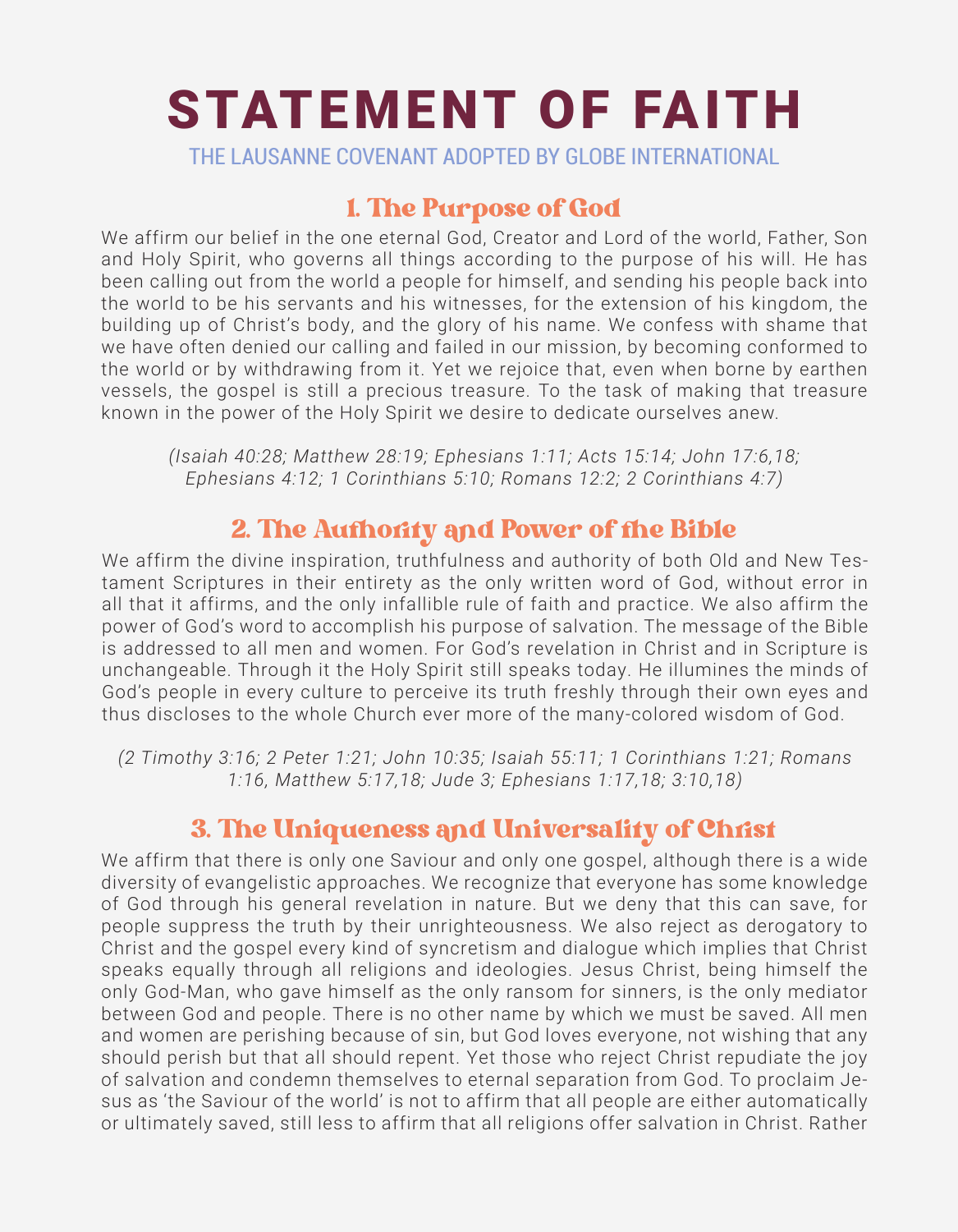it is to proclaim God's love for a world of sinners and to invite everyone to respond to him as Saviour and Lord in the wholehearted personal commitment of repentance and faith. Jesus Christ has been exalted above every other name; we long for the day when every knee shall bow to him and every tongue shall confess him Lord.

*(Galatians 1:6-9; Romans 1:18-32; l Timothy 2:5,6; Acts 4:12; John 3:16-19; 2 Peter 3:9; 2 Thessalonians 1:7-9; John 4:42; Matthew 11:28; Ephesians 1:20,21; Philippians 2:9-11)*

## 4. The Nature of Evangelism

To evangelize is to spread the good news that Jesus Christ died for our sins and was raised from the dead according to the Scriptures, and that, as the reigning Lord, he now offers the forgiveness of sins and the liberating gifts of the Spirit to all who repent and believe. Our Christian presence in the world is indispensable to evangelism, and so is that kind of dialogue whose purpose is to listen sensitively in order to understand. But evangelism itself is the proclamation of the historical, biblical Christ as Saviour and Lord, with a view to persuading people to come to him personally and so be reconciled to God. In issuing the gospel invitation we have no liberty to conceal the cost of discipleship. Jesus still calls all who would follow him to deny themselves, take up their cross, and identify themselves with his new community. The results of evangelism include obedience to Christ, incorporation into his Church and responsible service in the world.

*(1 Corinthians 15:3,4; Acts 2:32-39; John 20:21; 1 Corinthians 1:23; 2 Corinthians 4:5; 5:11,20; Luke 14:25-33; Mark 8:34; Acts 2:40,47; Mark 10:43-45)*

#### 5. Christian Social Responsibility

We affirm that God is both the Creator and the Judge of all men. We therefore should share his concern for justice and reconciliation throughout human society and for the liberation of men and women from every kind of oppression. Because men and women are made in the image of God, every person, regardless of race, religion, colour, culture, class, sex or age, has an intrinsic dignity because of which he or she should be respected and served, not exploited. Here too we express penitence both for our neglect and for having sometimes regarded evangelism and social concern as mutually exclusive. Although reconciliation with other people is not reconciliation with God, nor is social action evangelism, nor is political liberation salvation, nevertheless we affirm that evangelism and socio-political involvement are both part of our Christian duty. For both are necessary expressions of our doctrines of God and Man, our love for our neighbour and our obedience to Jesus Christ. The message of salvation implies also a message of judgment upon every form of alienation, oppression and discrimination, and we should not be afraid to denounce evil and injustice wherever they exist. When people receive Christ they are born again into his kingdom and must seek not only to exhibit but also to spread its righteousness in the midst of an unrighteous world. The salvation we claim should be transforming us in the totality of our personal and social responsibilities. Faith without works is dead.

*(Acts 17:26,31; Genesis 18:25; Isaiah 1:17; Psalm 45:7; Genesis 1:26,27; James 3:9; Leviticus 19:18; Luke 6:27,35; James 2:14-26; John 3:3,5; Matthew 5:20; 6:33; 2 Corinthians 3:18; James 2:20)*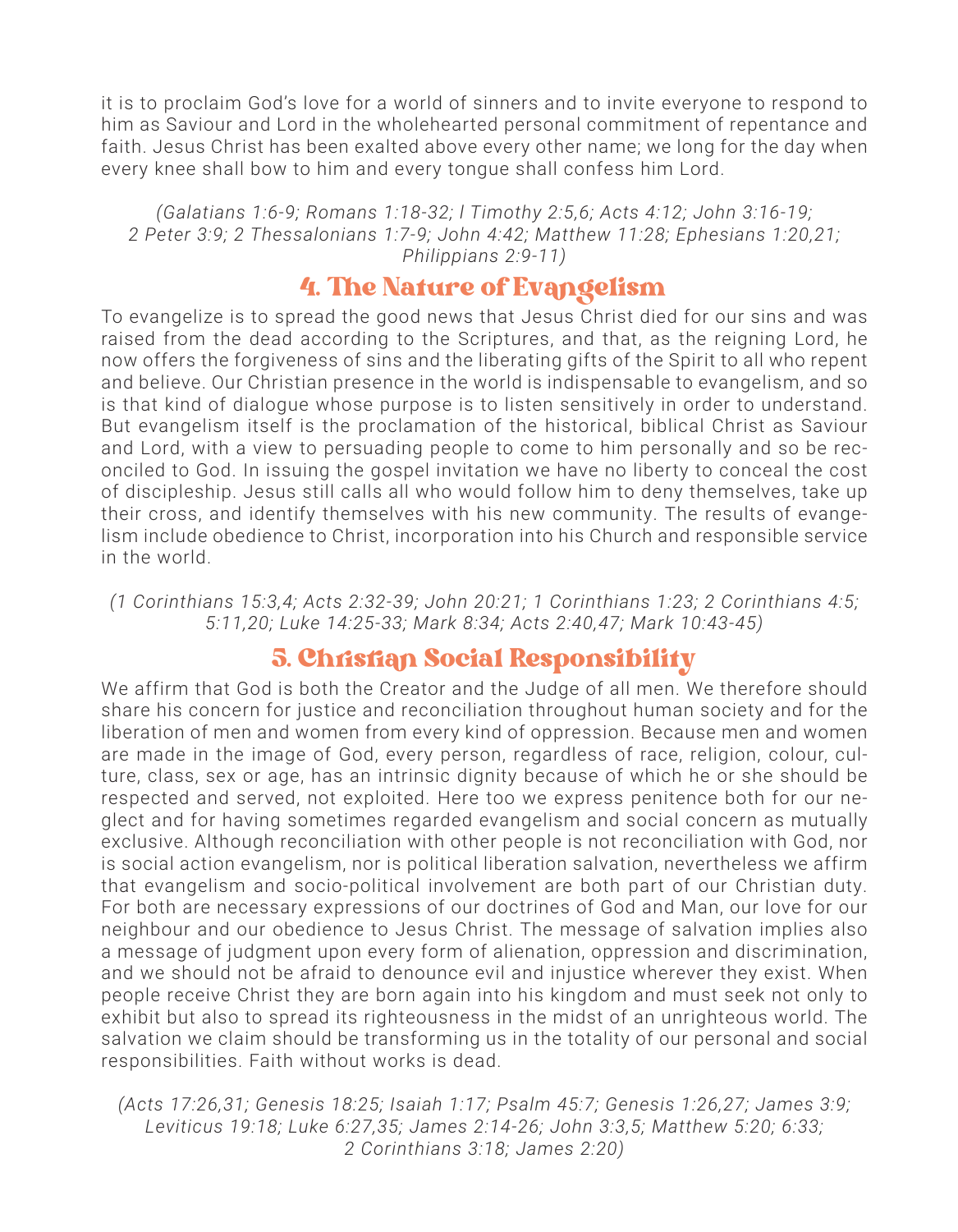# 6. The Church and Evangelism

We affirm that Christ sends his redeemed people into the world as the Father sent him, and that this calls for a similar deep and costly penetration of the world. We need to break out of our ecclesiastical ghettos and permeate non-Christian society. In the Church's mission of sacrificial service, evangelism is primary. World evangelization requires the whole Church to take the whole gospel to the whole world. The Church is at the very centre of God's cosmic purpose and is his appointed means of spreading the gospel. But a church which preaches the cross must itself be marked by the cross. It becomes a stumbling block to evangelism when it betrays the gospel or lacks a living faith in God, a genuine love for people, or scrupulous honesty in all things including promotion and finance. The church is the community of God's people rather than an institution, and must not be identified with any particular culture, social or political system, or human ideology.

*(John 17:18; 20:21; Matthew 28:19,20; Acts 1:8; 20:27; Ephesians 1:9,10; 3:9-11; Galatians 6:14,17; 2 Corinthians 6:3,4; 2 Timothy 2:19-21; Philippians 1:27)*

## 7. Cooperation in Evangelism

We affirm that the Church's visible unity in truth is God's purpose. Evangelism also summons us to unity, because our oneness strengthens our witness, just as our disunity undermines our gospel of reconciliation. We recognize, however, that organizational unity may take many forms and does not necessarily advance evangelism. Yet we who share the same biblical faith should be closely united in fellowship, work and witness. We confess that our testimony has sometimes been marred by a sinful individualism and needless duplication. We pledge ourselves to seek a deeper unity in truth, worship, holiness and mission. We urge the development of regional and functional cooperation for the furtherance of the Church's mission, for strategic planning, for mutual encouragement, and for the sharing of resources and experience.

(John 17:21,23; Ephesians 4:3,4; John 13:35; Philippians 1:27; John 17:11-23)

## 8. Churches in Evangelistic Partnership

We rejoice that a new missionary era has dawned. The dominant role of western missions is fast disappearing. God is raising up from the younger churches a great new resource for world evangelization, and is thus demonstrating that the responsibility to evangelize belongs to the whole body of Christ. All churches should therefore be asking God and themselves what they should be doing both to reach their own area and to send missionaries to other parts of the world. A re-evaluation of our missionary responsibility and role should be continuous. Thus a growing partnership of churches will develop and the universal character of Christ's Church will be more clearly exhibited. We also thank God for agencies which labor in Bible translation, theological education, the mass media, Christian literature, evangelism, missions, church renewal and other specialist fields. They too should engage in constant self-examination to evaluate their effectiveness as part of the Church's mission.

*(Romans 1:8; Philippians 1:5; 4:15; Acts 13:1-3; 1 Thessalonians 1:6-8)*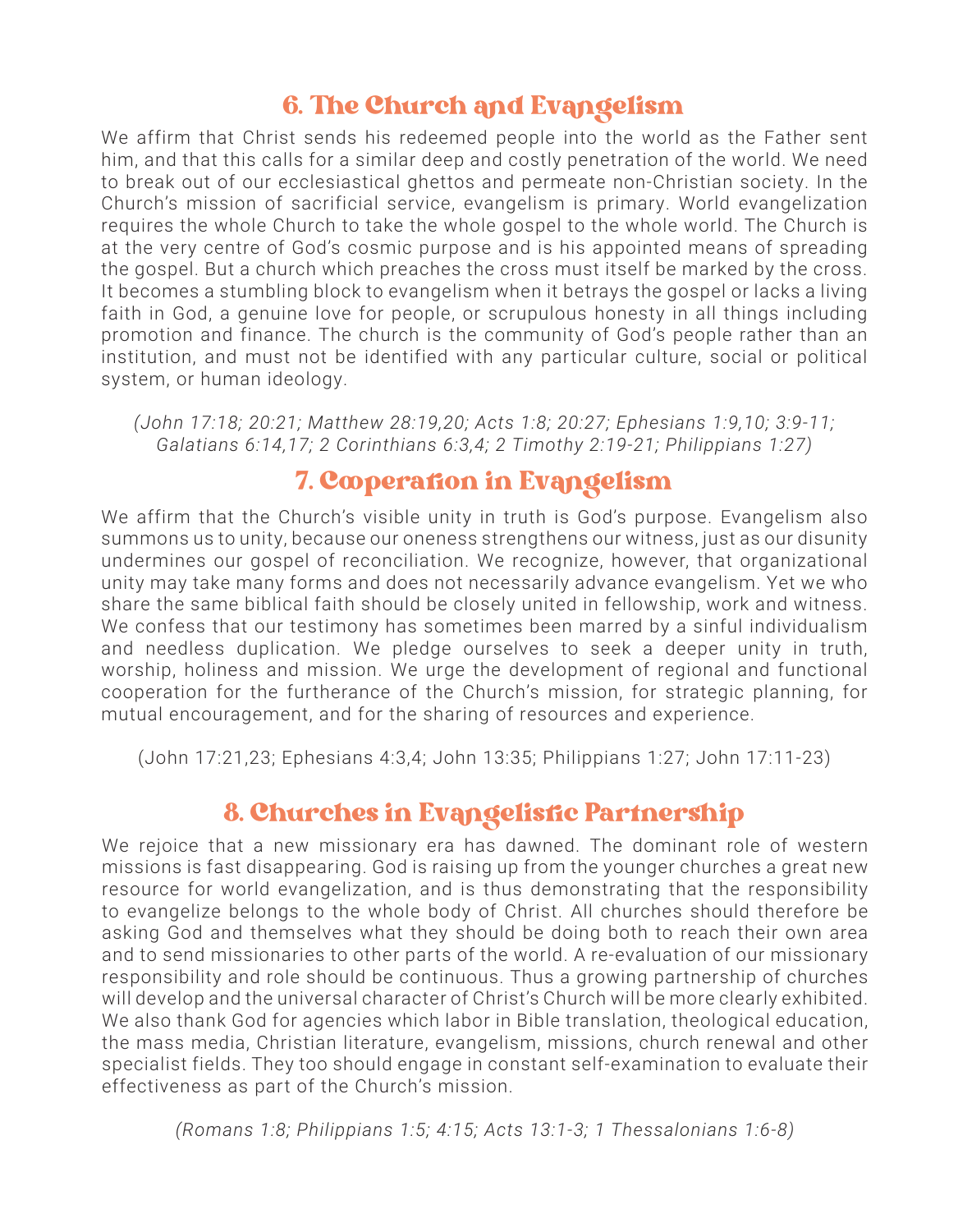# 9. The Urgency of the Evangelistic Task

More than 2,700 million people, which is more than two-thirds of all humanity, have yet to be evangelized. We are ashamed that so many have been neglected; it is a standing rebuke to us and to the whole Church. There is now, however, in many parts of the world, an unprecedented receptivity to the Lord Jesus Christ. We are convinced that this is the time for churches and para-church agencies to pray earnestly for the salvation of the unreached and to launch new efforts to achieve world evangelization. A reduction of foreign missionaries and money in an evangelized country may sometimes be necessary to facilitate the national church's growth in self-reliance and to release resources for unevangelized areas. Missionaries should flow ever more freely from and to all six continents in a spirit of humble service. The goal should be, by all available means and at the earliest possible time, that every person will have the opportunity to hear, to understand, and to receive the good news. We cannot hope to attain this goal without sacrifice. All of us are shocked by the poverty of millions and disturbed by the injustices which cause it. Those of us who live in affluent circumstances accept our duty to develop a simple life-style in order to contribute more generously to both relief and evangelism.

*(John 9:4; Matthew 9:35-38; Romans 9:1-3; 1 Corinthians 9:19-23; Mark 16:15; Isaiah 58:6,7; James 1:27; 2:1-9; Matthew 25:31-46; Acts 2:44,45; 4:34,35)*

## 10. Evangelism and Culture

The development of strategies for world evangelization calls for imaginative pioneering methods. Under God, the result will be the rise of churches deeply rooted in Christ and closely related to their culture. Culture must always be tested and judged by Scripture. Because men and women are God's creatures, some of their culture is rich in beauty and goodness. Because they are fallen, all of it is tainted with sin and some of it is demonic. The gospel does not presuppose the superiority of any culture to another, but evaluates all cultures according to its own criteria of truth and righteousness, and insists on moral absolutes in every culture. Missions have, all too frequently, exported with the gospel an alien culture, and churches have sometimes been in bondage to culture rather than to Scripture. Christ's evangelists must humbly seek to empty themselves of all but their personal authenticity in order to become the servants of others, and churches must seek to transform and enrich culture, all for the glory of God.

*(Mark 7:8,9,13; Genesis 4:21,22; 1 Corinthians 9:19-23; Philippians 2:5-7; 2 Corinthians 4:5)*

#### 11. Education and Leadership

We confess that we have sometimes pursued church growth at the expense of church depth, and divorced evangelism from Christian nurture. We also acknowledge that some of our missions have been too slow to equip and encourage national leaders to assume their rightful responsibilities. Yet we are committed to indigenous principles, and long that every church will have national leaders who manifest a Christian style of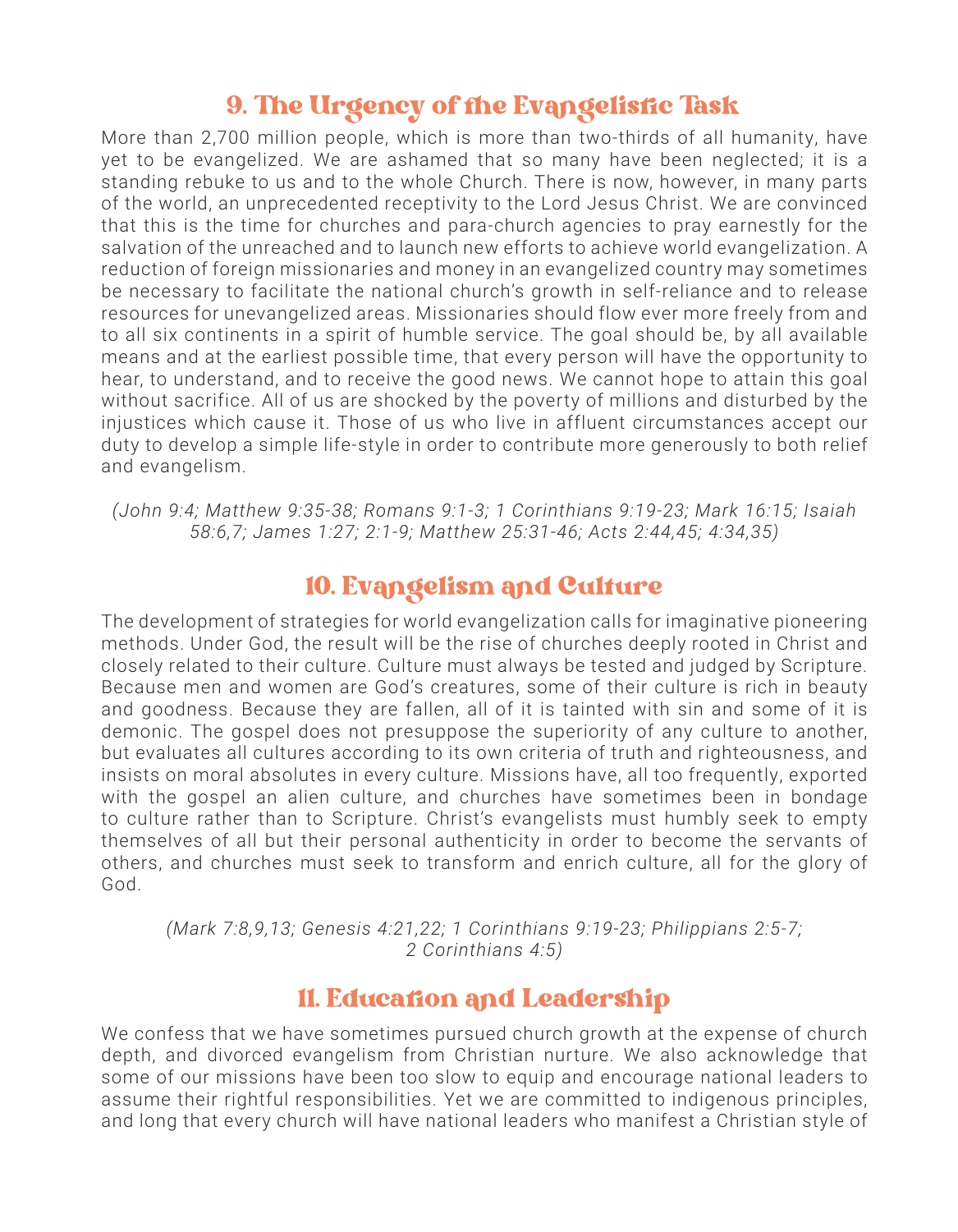leadership in terms not of domination but of service. We recognize that there is a great need to improve theological education, especially for church leaders. In every nation and culture there should be an effective training programme for pastors and laity in doctrine, discipleship, evangelism, nurture and service. Such training programmes should not rely on any stereotyped methodology but should be developed by creative local initiatives according to biblical standards.

*(Colossians 1:27,28; Acts 14:23; Titus 1:5,9; Mark 10:42-45; Ephesians 4:11,12)*

# 12. Spiritual Conflict

We believe that we are engaged in constant spiritual warfare with the principalities and powers of evil, who are seeking to overthrow the Church and frustrate its task of world evangelization. We know our need to equip ourselves with God's armour and to fight this battle with the spiritual weapons of truth and prayer. For we detect the activity of our enemy, not only in false ideologies outside the Church, but also inside it in false gospels which twist Scripture and put people in the place of God. We need both watchfulness and discernment to safeguard the biblical gospel. We acknowledge that we ourselves are not immune to worldliness of thought and action, that is, to a surrender to secularism. For example, although careful studies of church growth, both numerical and spiritual, are right and valuable, we have sometimes neglected them. At other times, desirous to ensure a response to the gospel, we have compromised our message, manipulated our hearers through pressure techniques, and become unduly preoccupied with statistics or even dishonest in our use of them. All this is worldly. The Church must be in the world; the world must not be in the Church.

*(Ephesians 6:12; 2 Corinthians 4:3,4; Ephesians 6:11,13-18; 2 Corinthians 10:3-5; 1 John 2:18-26; 4:1-3; Galatians 1:6-9; 2 Corinthians 2:17; 4:2; John 17:15)*

#### 13. Freedom and Persecution

It is the God-appointed duty of every government to secure conditions of peace, justice and liberty in which the Church may obey God, serve the Lord Jesus Christ, and preach the gospel without interference. We therefore pray for the leaders of nations and call upon them to guarantee freedom of thought and conscience, and freedom to practise and propagate religion in accordance with the will of God and as set out in The Universal Declaration of Human Rights. We also express our deep concern for all who have been unjustly imprisoned, and especially for those who are suffering for their testimony to the Lord Jesus. We promise to pray and work for their freedom. At the same time we refuse to be intimidated by their fate. God helping us, we too will seek to stand against injustice and to remain faithful to the gospel, whatever the cost. We do not forget the warnings of Jesus that persecution is inevitable.

*(1 Timothy 1:1-4; Acts 4:19; 5:29; Colossians 3:24; Hebrews 13:1-3; Luke 4:18; Galatians 5:11; 6:12; Matthew 5:10-12; John 15:18-21)*